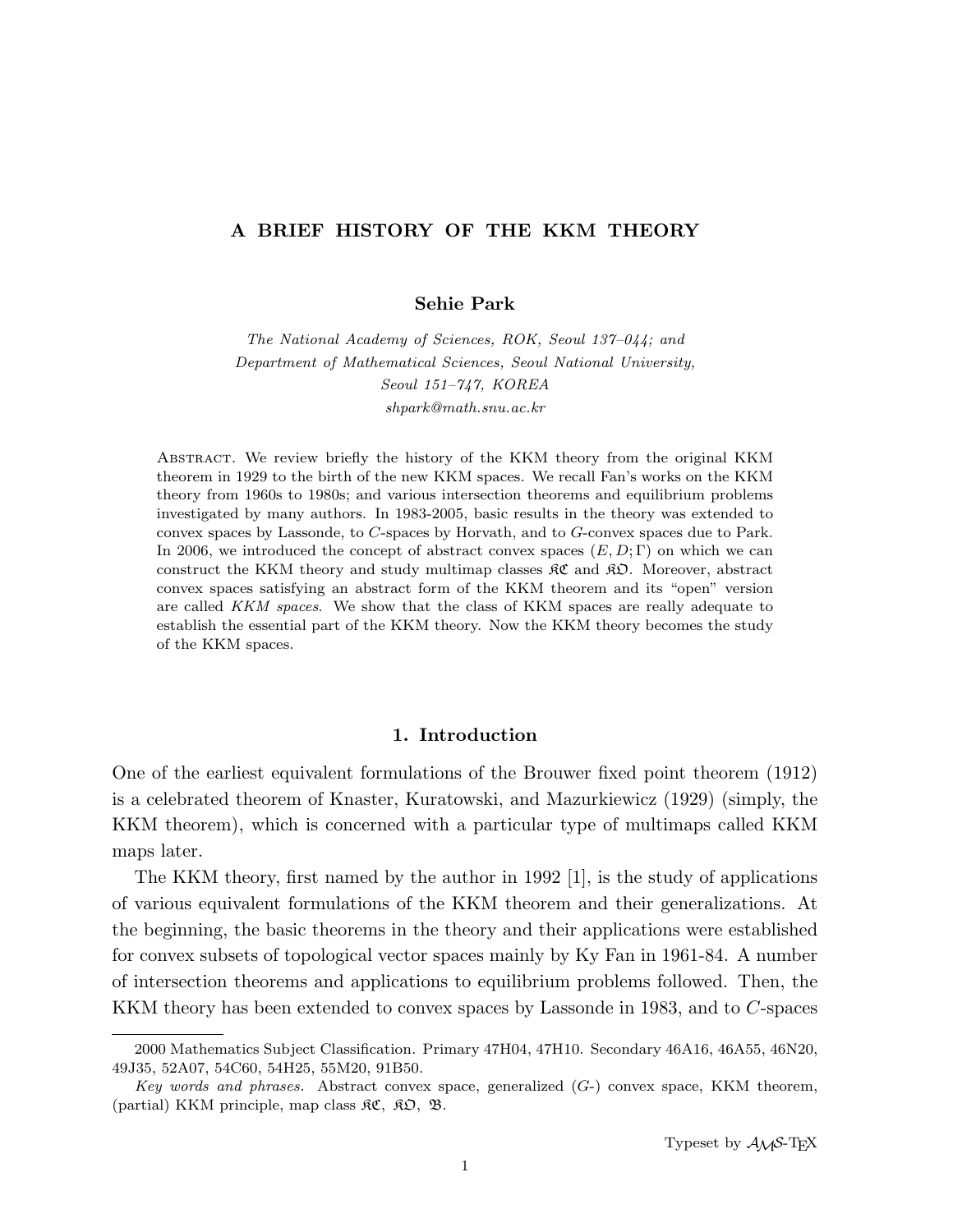(or H-spaces) by Horvath in 1984-93 and others. Since 1993, the theory is extended to generalized convex (G-convex) spaces in a sequence of papers of the author and others. Those basic theorems have many applications to various equilibrium problems in nonlinear analysis and other fields.

In the last decade, a number of authors have tried to imitate, modify, or generalize certain results on G-convex spaces  $(X, D; \Gamma)$  and published a large number of papers. Many of them adopted artificial terminology and concepts without giving any proper examples or justifications. Some of them claimed to define new spaces more general than G-convex spaces. We found that all of such 'new' spaces are subsumed in the concept of  $\phi_A$ -spaces  $(X, D; {\phi_A}_{A \in (D)})$  or spaces having a family  ${\phi_A}_{A \in (D)}$  of singular simplexes, where  $\langle D \rangle$  denotes the set of all nonempty finite subsets of a set D. We noticed that this kind of spaces can be made into G-convex spaces.

In order to destroy such unnecessary concepts and to upgrade the KKM theory, in 2006-09, we proposed new concepts of abstract convex spaces and the KKM spaces which are proper generalizations of G-convex spaces and adequate to establish the KKM theory; see [3-9]. Moreover, in the frame of such new spaces, certain broad classes  $\Re\mathfrak{C}$ and  $\mathcal{R}$  of multimaps (having the KKM property) are studied instead of traditional KKM maps. Now the KKM theory becomes the study of KKM spaces.

In this paper, we give a brief history of the KKM theory from the original KKM theorem to the birth of the new KKM spaces.

All references given by the form (year) can be found in [2] or references of [3-12].

# 2. Early works related to the KKM theory — From 1920s to 1980s

In 1910, the Brouwer fixed point theorem appeared:

**Theorem** (Brouwer, 1912). A continuous map from an n-simplex to itself has a fixed point.

In this theorem, the *n*-simplex can be replaced by the unit ball  $\mathbf{B}^n$  or any compact convex subset of  $\mathbf{R}^n$ .

The "closed" version of the following is the origin of the KKM theory; see [2].

**Theorem** (KKM, 1929). Let D be the set of vertices of an n-simplex  $\Delta_n$  and  $G : D \rightarrow$  $\Delta_n$  be a KKM map (that is, co  $A \subset G(A)$  for each  $A \subset D$ ) with closed [resp., open]  $\sum_n$  or a HIM map (that is,<br>values. Then  $\bigcap_{z\in D} G(z) \neq \emptyset$ .

This is first applied to a direct proof of the Brouwer fixed point theorem by KKM (1929), and then to a von Neumann type minimax theorem for arbitrary topological vector spaces by Sion (1958).

Relatively early equivalent forms of the Brouwer theorem are as follows; see [2]: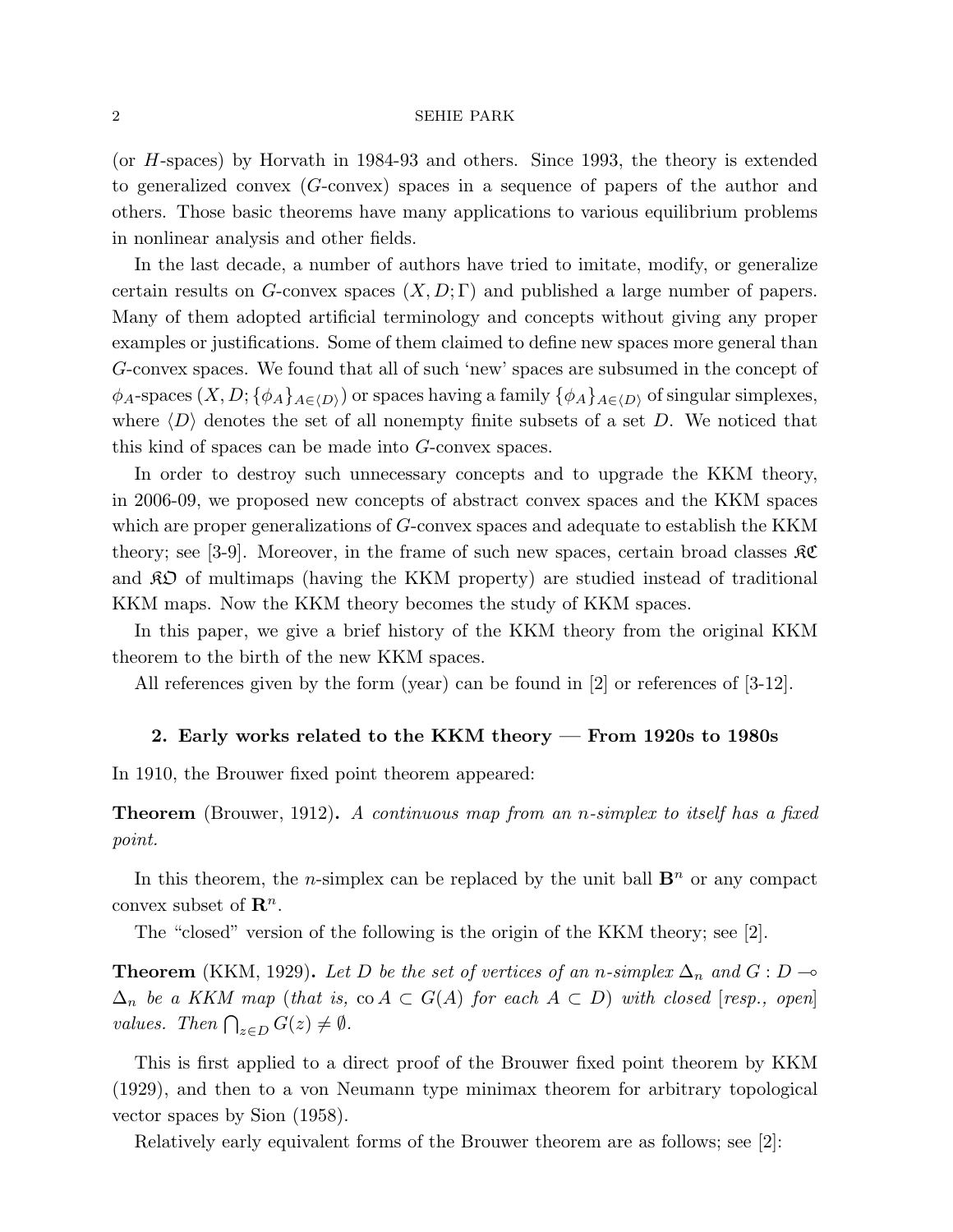- 1883 Poincaré's theorem.
- 1904 Bohl's non-retraction theorem.
- 1912 Brouwer's fixed point theorem.
- 1928 Sperner's combinatorial lemma.
- 1929 The Knaster-Kuratowski-Mazurkiewicz theorem.
- 1930 Caccioppoli's fixed point theorem.
- 1930 Schauder's fixed point theorem.
- 1935 Tychonoff's fixed point theorem.
- 1937 von Neumann's intersection lemma.
- 1941 Intermediate value theorem of Bolzano-Poincaré-Miranda.
- 1941 Kakutani's fixed point theorem.
- 1950 Bohnenblust-Karlin's fixed point theorem.
- 1950 Hukuhara's fixed point theorem.
- 1952 Fan-Glicksberg's fixed point theorem.
- 1955 Main theorem of mathematical economics on Walras equilibria of Gale (1955), Nikaido (1956), and Debreu (1959).
- 1957 Alexandroff-Pasynkoff's theorem.
- 1960 Kuhn's cubic Sperner lemma.
- 1961 Fan's KKM theorem.
- 1961 Fan's geometric or section property of convex sets.
- 1966 Fan's theorem on sets with convex sections.
- 1966 Hartman-Stampacchia's variational inequality.
- 1967 Browder's variational inequality.
- 1967 Scarf's intersection theorem.
- 1968 Browder's fixed point theorem.
- 1969 Fan's best approximation theorems.
- 1972 Fan's minimax inequality.
- 1972 Himmelberg's fixed point theorem.
- 1973 Shapley's generalization of the KKM theorem.
- 1976 Tuy's generalization of the Walras excess demand theorem.
- 1981 Gwinner's extension of the Walras theorem to infinite dimensions.
- 1983 Yannelis-Prabhakar's existence of maximal elements in mathematical economics.
- 1984 Fan's matching theorems.

Many other generalizations of these theorems are also known to be equivalent to the Brouwer theorem. For examples, Horvath and Lassonde (1997) obtained intersection theorems of the KKM-type, Klee-type, and Helly-type, which are all equivalent to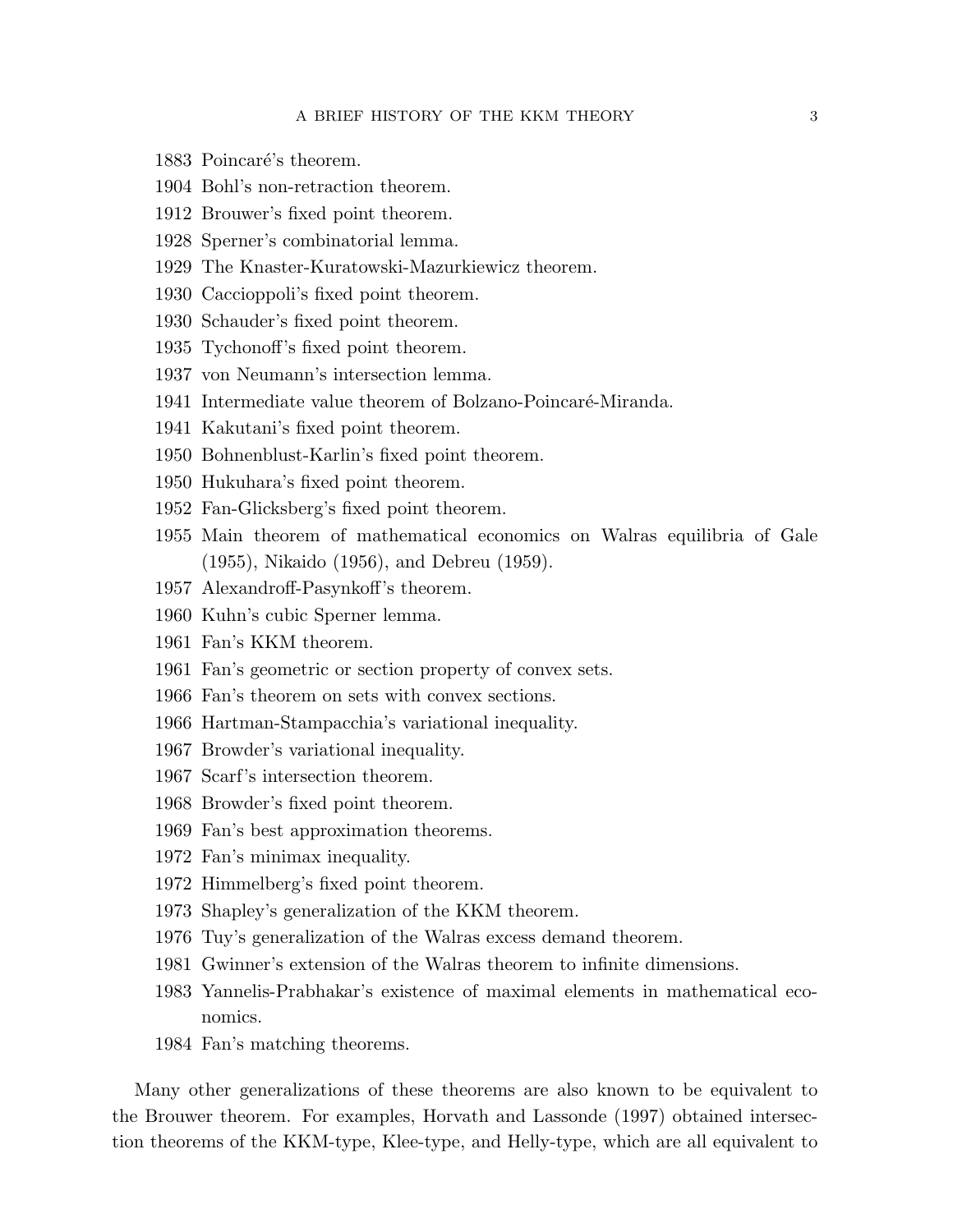the Brouwer theorem. Park and Jeong (2001) collected equivalent formulations closely related to Euclidean spaces or  $n$ -simplexes or  $n$ -balls.

# 3. Fan's works on the KKM theory — From 1960s to 1980s

From 1961, Ky Fan showed that the KKM theorem provides the foundations for many of the modern essential results in diverse areas of mathematical sciences. Actually, a milestone of the history of the KKM theory was erected by Fan (1961). He extended the KKM theorem to arbitrary topological vector spaces and applied it to coincidence theorems generalizing the Tychonoff fixed point theorem and a result concerning two continuous maps from a compact convex set into a uniform space.

**Lemma** (Fan, 1961). Let X be an arbitrary set in a topological vector space Y. To each  $x \in X$ , let a closed set  $F(x)$  in Y be given such that the following two conditions are satisfied:

- (i) The convex hull of a finite subset  $\{x_1, \dots, x_n\}$  of X is contained in  $\bigcup_{i=1}^n F(x_i)$ .
- (ii)  $F(x)$  is compact for at least one  $x \in X$ .

Then  $\bigcap_{x\in X} F(x) \neq \emptyset$ .

This is usually known as the KKMF theorem. Fan assumed the Hausdorffness of Y, which was known to be superfluous later.

Fan also obtained the following geometric or section property of convex sets, which is equivalent to the preceding Lemma.

**Lemma** (Fan, 1961). Let X be a compact convex set in a topological vector space. Let A be a closed subset of  $X \times X$  with the following properties:

(i)  $(x, x) \in A$  for every  $x \in X$ .

(ii) For any fixed  $y \in X$ , the set  $\{x \in X : (x, y) \notin A\}$  is convex (or empty).

Then there exists a point  $y_0 \in X$  such that  $X \times \{y_0\} \subset A$ .

Fan applied this Lemma to give a simple proof (1961) of the Tychonoff theorem and to prove two results (1963) generalizing the Pontrjagin-Iohvidov-Kreĭn theorem on existence of invariant subspaces of certain linear operators. Also, Fan (1964) applied his KKMF theorem to obtain an intersection theorem (concerning sets with convex sections) which implies the Sion minimax theorem and the Tychonoff theorem. The main results of Fan (1964) were extended by Ma (1969), who obtained a generalization of the Nash theorem for infinite case.

Moreover, "a theorem concerning sets with convex sections" was applied to prove the following results in Fan (1966):

An intersection theorem (which generalizes the von Neumann lemma (1937)).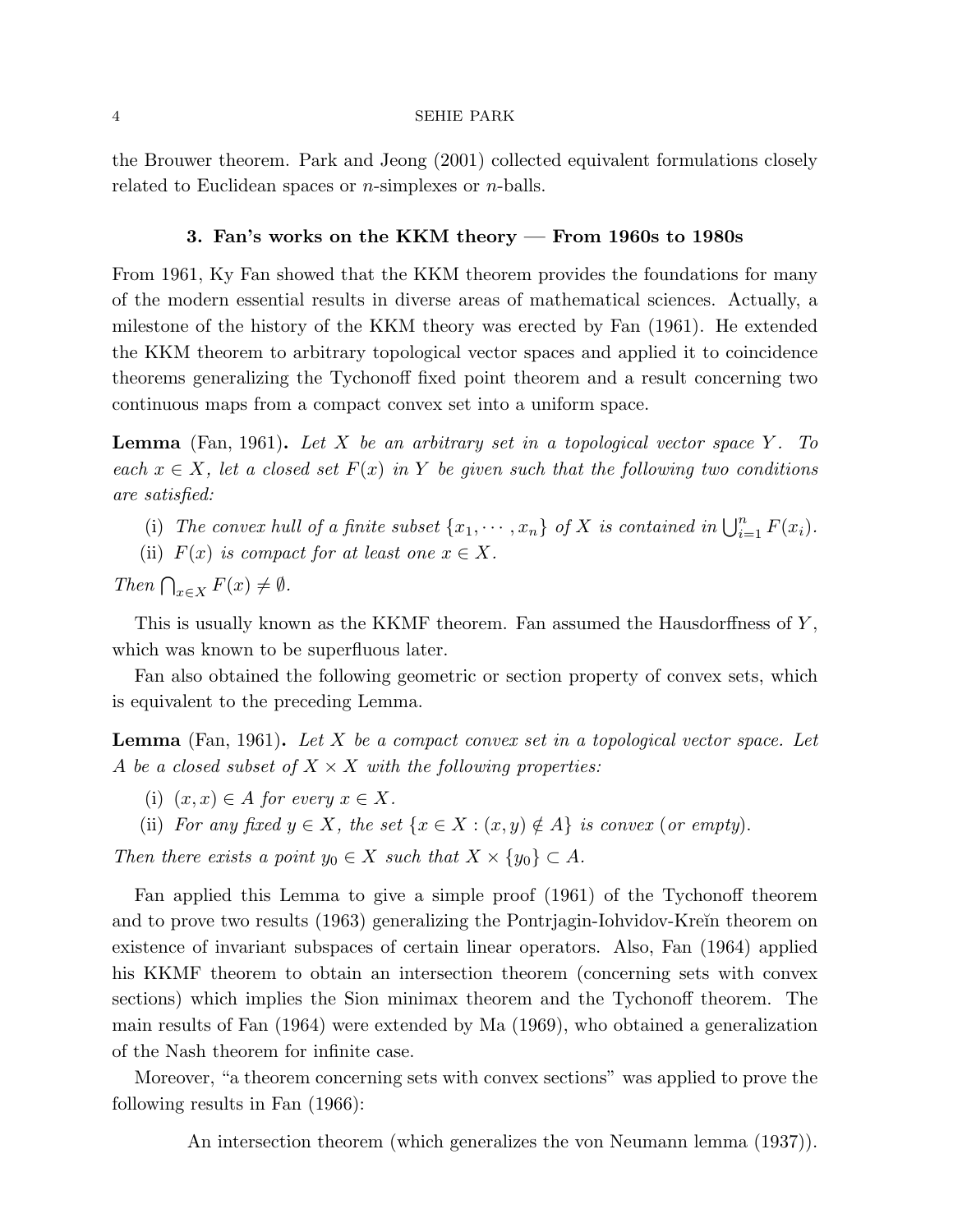An analytic formulation (which generalizes the equilibrium theorem of Nash (1951) and the minimax theorem of Sion (1958)).

A theorem on systems of convex inequalities of Fan (1957).

Extremum problems for matrices.

A theorem of Hardy-Littlewood-Pólya concerning doubly stochastic matrices.

A fixed point theorem generalizing Tychonoff (1935) and Iohvidov (1964).

Extensions of monotone sets.

Invariant vector subspaces.

An analogue of Helly's intersection theorem for convex sets.

On the other hand, Browder (1968) obtained an equivalent result to Fan's geometric lemma (1961) in the convenient form of a fixed point theorem by means of the Brouwer theorem and the partition of unity argument. Since then the following is known as the Fan-Browder fixed point theorem:

**Theorem** (Browder, 1968). Let K be a nonempty compact convex subset of a topological vector space. Let T be a map of K into  $2^K$ , where for each  $x \in K$ ,  $T(x)$  is a nonempty convex subset of K. Suppose further that for each y in K,  $T^{-1}(y) = \{x \in K : y \in T(x)\}\$ is open in K. Then there exists  $x_0$  in K such that  $x_0 \in T(x_0)$ .

Later this is also known to be equivalent to the Brouwer theorem. Browder (1968) applied his theorem to a systematic treatment of the interconnections between multivalued fixed point theorems, minimax theorems, variational inequalities, and monotone extension theorems. This is also applied by Borglin and Keiding (1976) and Yannelis and Frabhakar (1983), to the existence of maximal elements in mathematical economics.

Motivated by Browder's works (1967, 1968) on fixed point theorems, Fan (1969) deduced the following from his geometric lemma:

**Theorem** (Fan, 1969). Let X be a nonempty compact convex set in a normed vector space E. For any continuous map  $f: X \to E$ , there exists a point  $y_0 \in X$  such that

$$
|| y_0 - f(y_0)|| = \lim_{x \in X} ||x - f(y_0)||.
$$

(In particular, if  $f(X) \subset X$ , then  $y_0$  is a fixed point of f.)

Fan also obtained a generalization of this theorem to locally convex Hausdorff topological vector spaces. Those are known as best approximation theorems and applied to generalizations of the Brouwer theorem and some nonseparation theorems on upper demicontinuous (u.d.c.) multimaps in Fan (1969).

Moreover, Fan established a minimax inequality from the KKMF theorem: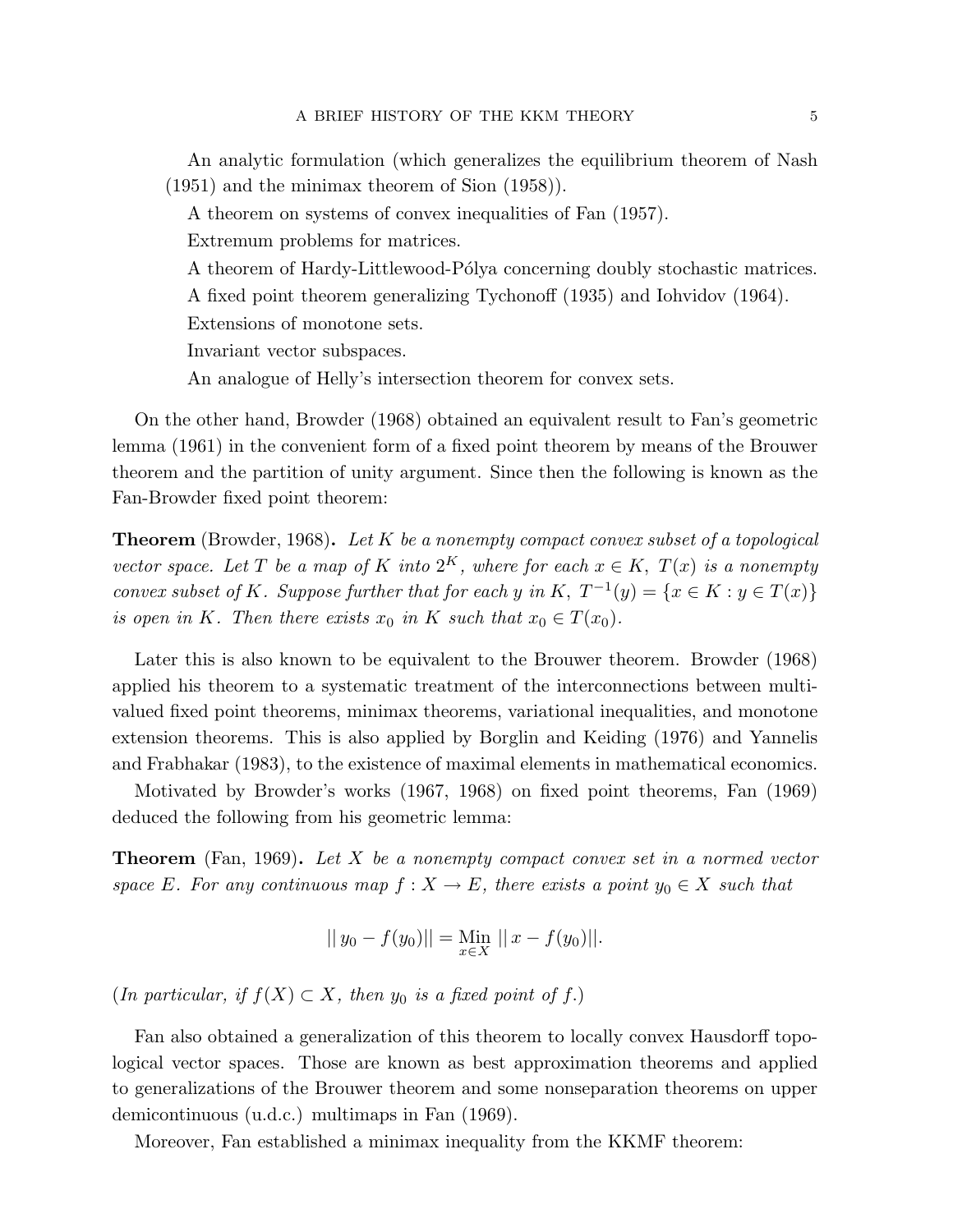**Theorem** (Fan, 1972). Let X be a compact convex set in a topological vector space. Let f be a real function defined on  $X \times X$  such that:

(a) For each fixed  $x \in X$ ,  $f(x, y)$  is a lower semicontinuous function of y on X.

(b) For each fixed  $y \in X, f(x, y)$  is a quasi-concave function of x on X.

Then the minimax inequality

$$
\min_{y \in X} \sup_{x \in X} f(x, y) \le \sup_{x \in X} f(x, x)
$$

holds.

Fan gave applications of this inequality as follows:

A variational inequality (extending Hartman-Stampacchia (1966) and Browder  $(1967)$ .

A geometric formulation of the inequality (equivalent to the Fan-Browder fixed point theorem).

Separation properties of u.d.c. multimaps, coincidence and fixed point theorems.

Properties of sets with convex sections (Fan, 1966).

A fundamental existence theorem in potential theory.

Furthermore, Fan (1979, 1984) introduced a KKM theorem with a coercivity (or compactness) condition for noncompact convex sets and, from this, extended many of known results to noncompact cases. We list some main results as follows:

Generalizations of the KKM theorem for noncompact cases.

Geometric formulations.

Fixed point and coincidence theorems.

Generalized minimax inequality (extends Allen's variational inequality (1977)).

A matching theorem for open (closed) covers of convex sets.

The 1978 model of the Sperner lemma.

Another matching theorem for closed covers of convex sets.

A generalization of Shapley's KKM theorem (Shapley, 1973).

Results on sets with convex sections.

A new proof of the Brouwer theorem.

While closing a sequence of lectures delivered at the NATO-ASI at Montreal in 1983, Fan listed various fields in mathematics which have applications of KKM maps, as follows:

> Potential theory. Pontrjagin spaces or Bochner spaces in inner product spaces.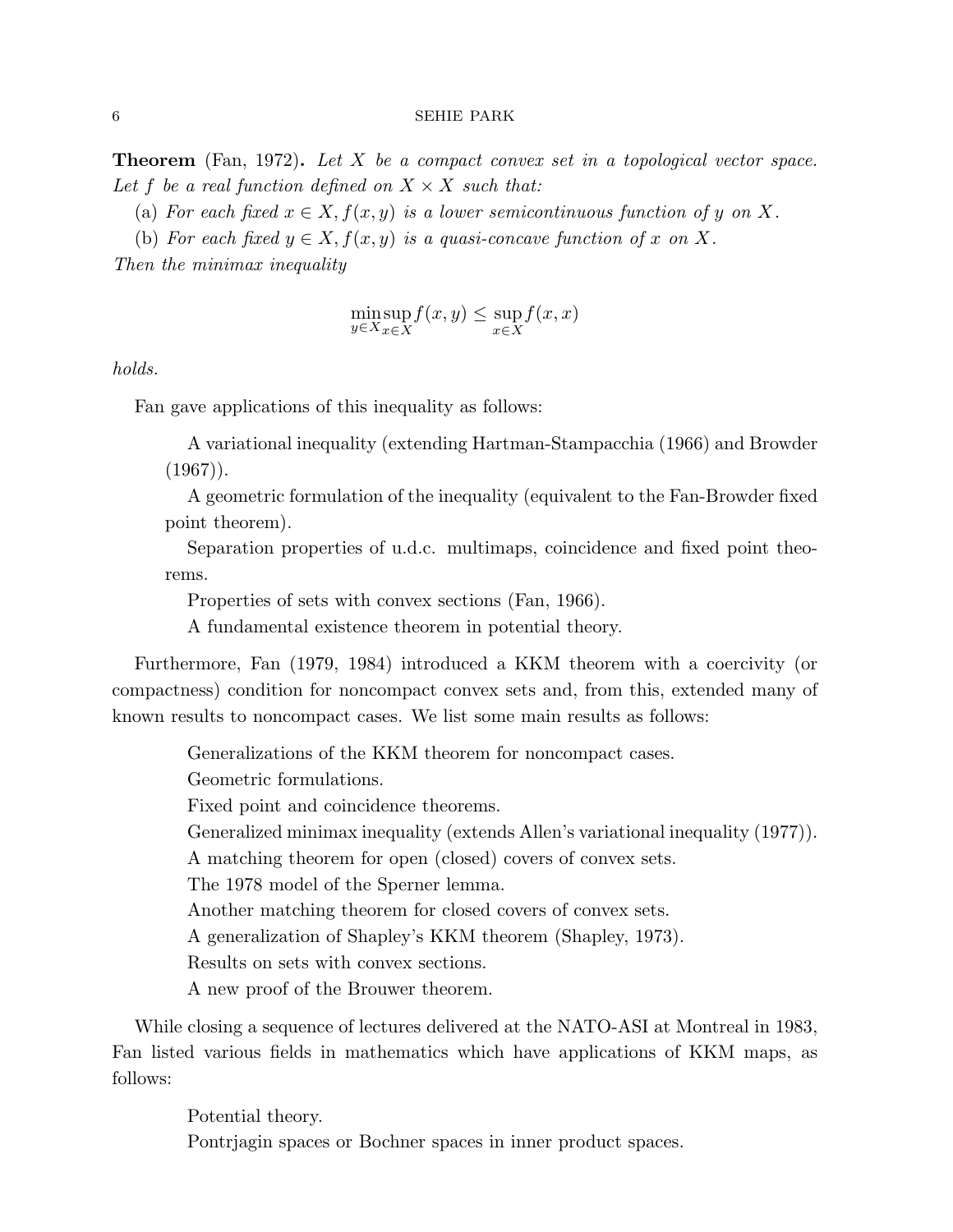Operator ideals.

Weak compactness of subsets of locally convex topological vector spaces. Function algebras. Harmonic analysis. Variational inequalities. Free boundary value problems. Convex analysis. Mathematical economics. Game theory. Mathematical statistics.

We may add the following fields to this list: nonlinear functional analysis, approximation theory, optimization theory, fixed point theory, and some others.

# 4. Intersection theorems and equilibrium problems

Intersection theorems are concerned with conditions under which members of a certain subcover of a cover of a given set have a nonempty intersection. Such intersection theorems on the standard simplex or other convex sets were given by the covering property of Sperner (1928), the KKM theorem (1929), Alexandroff-Pasynkoff's theorem (1957), the KKMF theorem due to Fan (1961), Peleg's generalization (1967) of the KKM theorem, Scarf's theorem (1967), the KKMS theorem due to Shapley (1973), Gale's theorem (1984), Ichiishi's theorem (1988), the intersection theorems of Horvath and Lassonde (1997), and others. These theorems are applied to the existence of solutions of mathematical programming problems, to economic equilibrium theory, and to game theoretic problems.

In 1967, motivated by the search for equilibrium points in non-cooperative games, Peleg established the following extension of the KKM theorem:

**Theorem** (Peleg, 1967). For each  $i \in I = \{1, \dots, n\}$ , let  $C_i^j$  $j^{j}, j = 1, \cdots, m_{i} + 1, be$ closed subsets of  $\Pi_{i\in I}\Delta_{m_i}$  such that for each  $A_i\subset\{1,\cdots,m_i+1\}$  and  $i\in I$ ,

$$
\Delta_{m_1} \times \cdots \times \Delta_{A_i} \times \cdots \times \Delta_{m_n} \subset \bigcup_{j \in A_i} C_i^j,
$$

where  $\Delta_{A_i}$  denotes the face of  $\Delta_{m_i}$  corresponding to  $A_i$ . Then

$$
\bigcap_{i\in I}\bigcap_{j=1}^{m_i+1}C_i^j\neq\emptyset.
$$

Since then Peleg's theorem has been widely used in the framework of game theory in order to prove existence results concerning different solution concepts, like the bargaining set and the kernel.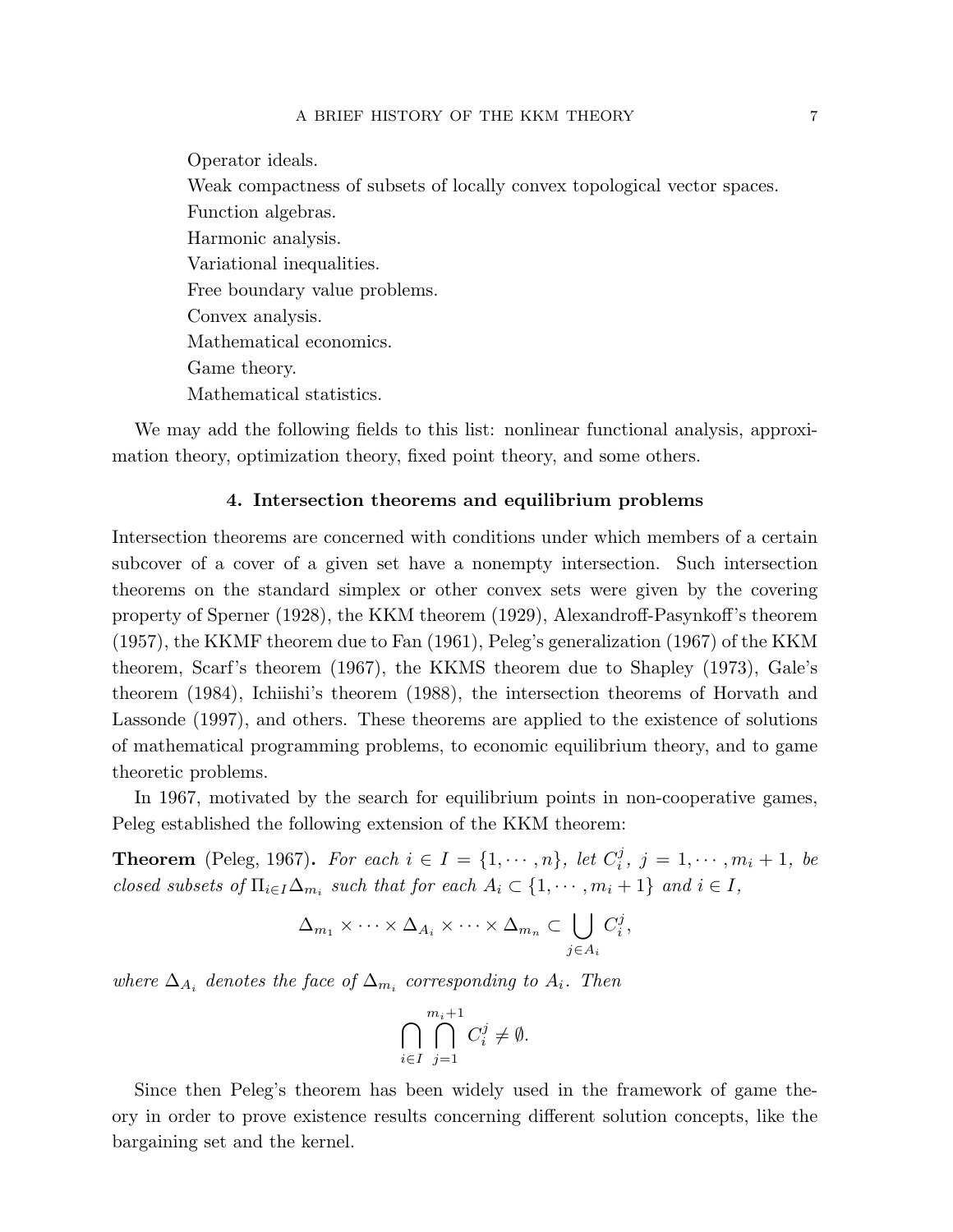The KKMS theorem is a very useful tool to show that the core of any balanced nontransferable utility game is nonempty, a result first shown in Scarf (1967) by means of a constructive method being related to the methods introduced in Scarf (1967, 1973). In fact, Shapley (1973) extended the KKM theorem on closed covers of a simplex to the case of more general closed covers of a simplex incorporating the notion of balancedness, and obtained a theorem now called the KKMS theorem. Shapley proved the theorem constructively using an analogous generalization of the Sperner lemma (1928).

Let  $N = \{1, \dots, n\}$  and let  $\langle N \rangle$  be the family of all nonempty subsets of N. Let  $\{e^i : i \in N\}$  be the standard basis of  $\mathbb{R}^n$ , that is,  $e^i$  is an *n*-vector whose *i*-th coordinate is 1 and 0 otherwise. Let  $\Delta$  be the simplex  $\text{co}\lbrace e^i : i \in N \rbrace$  and, for an  $S \in \langle N \rangle$ , let  $\Delta^S$ be the face of  $\Delta$  spanned by  $\{e^i : i \in S\}$ ; that is,  $\Delta^S = \text{co}\{e^i : i \in S\}$ . A subfamily  $\langle B \rangle$ of  $\langle N \rangle$  is said to be *balanced* if there are nonnegative weights  $\lambda^S$ ,  $S \in \langle B \rangle$ , such that  $\overline{ }$  $S \in \langle B \rangle$   $\lambda^S e^S = e^N$ , where  $e^S$  denotes the *n*-vector whose *i*-th coordinate is 1 if  $i \in S$  and 0 otherwise. It is easily seen that  $\langle B \rangle$  is balanced if and only if  $m^N \in \text{co}\{m^S : S \in \langle B \rangle\},$ where  $m^S$  denotes the center of gravity of the face  $\Delta^S$ ; that is,  $m^S = \sum_{i \in S} e^i / |S|$ .

Theorem (Shapley, 1973). Let  $\{C_S : S \in \langle N \rangle\}$  be a family of closed subsets of  $\Delta$  such that for each  $T \in \langle N \rangle$  $\overline{a}$ 

$$
\Delta^T \subset \bigcup_{S \subset T} C_S.
$$

Then there is a balanced family  $\langle B \rangle$  such that

$$
\bigcap_{S \in \langle B \rangle} C_S \neq \emptyset.
$$

Since Scarf's core theorem is very important in mathematical economics and since Shapley's proof of the KKMS theorem was rather complicated, several authors explored the logical connection between Scarf's theorem and fixed point theory, either by proving the KKMS theorem from a standard fixed point theorem or by going directly to Scarf's theorem by a different route. Kannai (1970) showed that Scarf's theorem (1967) is equivalent to the Brouwer theorem. Todd (1978) applied the Kakutani fixed point theorem (1941) to prove a special case of the KKMS theorem, sufficient to prove the core theorem. An easy non-constructive proof of the KKMS theorem due to Ichiishi (1981) based on a coincidence theorem of Fan (1969). Keiding and Thorlund-Peterson (1985) proved the core theorem through the KKM theorem. And Ichiishi (1981) initiated a cooperative extension of the noncooperative game and, more systematically (1993); in particular, his theorem includes as special cases the Nash equilibrium theorem in noncooperative game theory and Scarf's core theorem in cooperative game theory. Moreover, Ichiichi (1988) obtained a dual version of the KKMS theorem, again using Fan's coincidence theorem, and then applied it to the core theorem.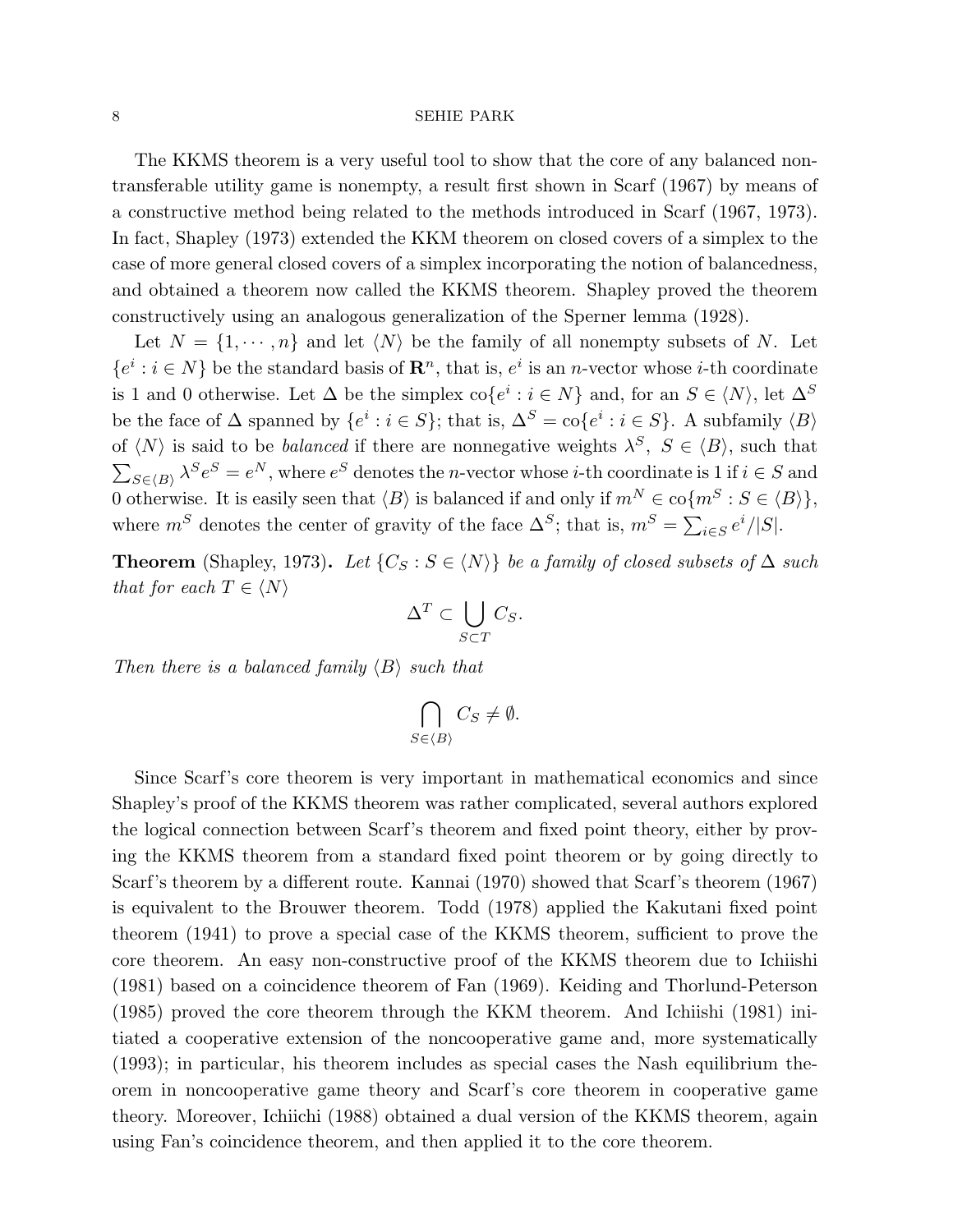Shapley and Vohra (1991) gave proofs of both Scarf's core theorem and the KKMS theorem involving either Kakutani's fixed point theorem or Fan's coincidence theorem. Komiya (1994) gave a proof of the KKMS theorem based on the Kakutani theorem, the separating hyperplane theorem, and the Berge maximum theorem. Krasa and Yannelis (1994) gave a proof of the KKMS theorem by means of the Brouwer theorem, the separating hyperplane theorem, and a continuous selection theorem. Zhou (1994) considered intersection theorems close to the Ichiishi theorem and the KKMS theorem. Moreover, Herings (1997) gave a very elementary and simple proof of the KKMS theorem using only the Brouwer theorem and some elementary calculus. This shows that the KKMS theorem and the Brouwer theorem should be regarded as "equivalent" since it is elementary to show the Brouwer theorem using the KKMS theorem.

# 5. Convex spaces of Lassonde

The concept of convex sets in a topological vector space is extended to convex spaces by Lassonde (1983), and further to C-spaces by Horvath in (1983-91). A number of other authors also extended the concept of convexity for various purposes.

Let X be a subset of a vector space and D a nonempty subset of X. We call  $(X, D)$  a convex space if co  $D \subset X$  and X has a topology that induces the Euclidean topology on the convex hulls of any  $N \in \langle D \rangle$ ; see Park (1994). Note that  $(X, D)$  can be represented by  $(X, D; \Gamma)$  where  $\Gamma : \langle D \rangle \to X$  is the convex hull operator. If  $X = D$  is convex, then  $X = (X, X)$  becomes a convex space in the sense of Lassonde (1983). Every nonempty convex subset  $X$  of a topological vector space is a convex space with respect to any nonempty subset  $D$  of  $X$ , and the converse is known to be not true.

The subject matter of Lassonde (1983) belongs to nonlinear analysis, and its aim is to present a simple and unified treatment of a large variety of minimax and fixed point problems. More specifically, he gave several KKM type theorems for convex spaces  $(X, D)$  and proposed a systematic development of the method based on the KKM theorem; the principal topics treated by him may be listed as follows:

> Fixed point theory for multifunctions. Minimax equalities. Extensions of monotone sets. Variational inequalities. Special best approximation problems.

Applying Lassonde's conception, from coincidence theorems on compositions of the admissible maps, Park (1994) deduced generalizations of the KKM theorem, the Fan-Browder theorem, a matching theorem, an analytic alternative, the Fan minimax inequalities, section properties of convex spaces, and other fundamental theorems in the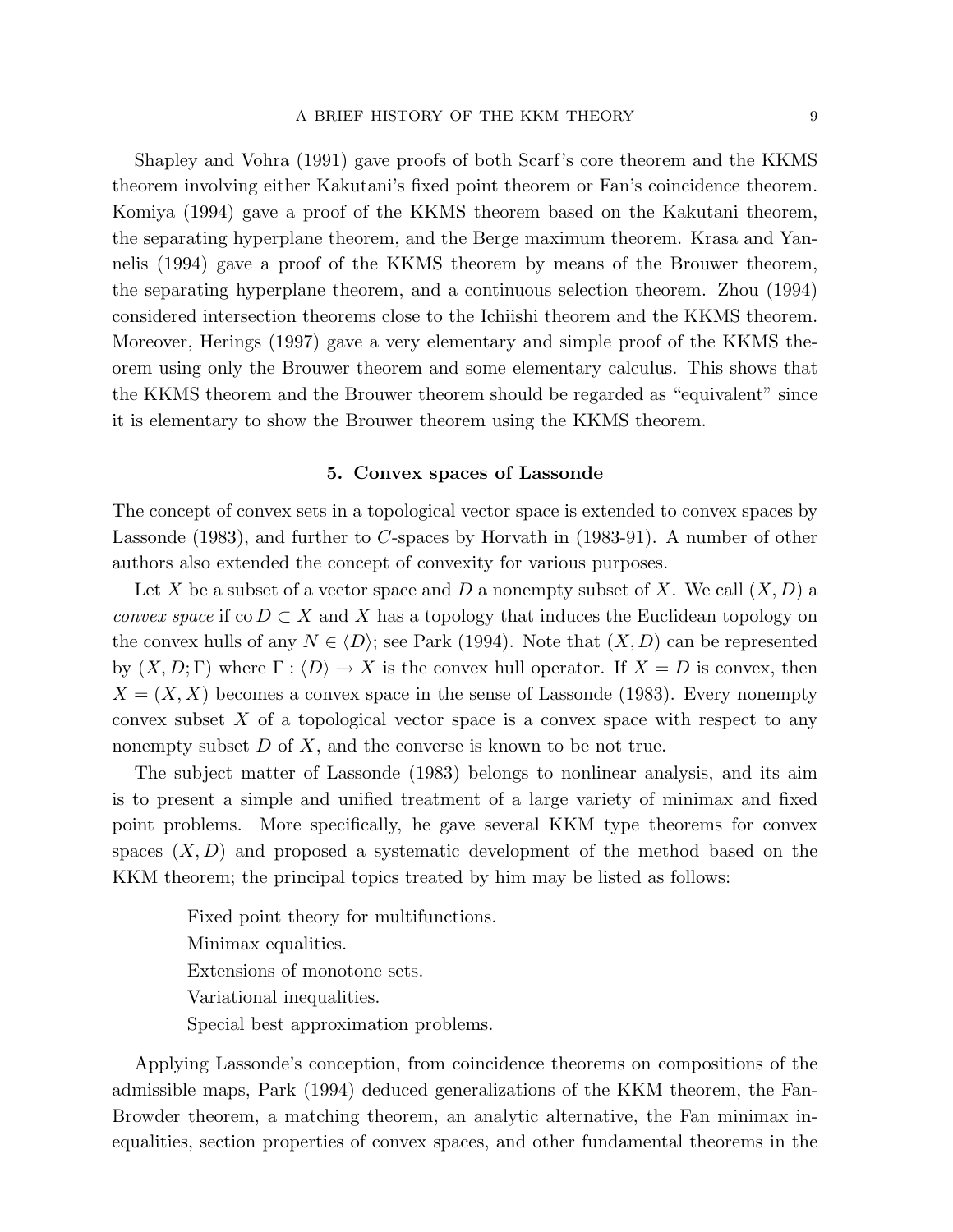theory. These new results extend, improve, and unify main theorems in more than one hundred published works.

One of the most important applications of Lassonde's convex spaces is the following:

Existence of maximizable quasiconcave functions on convex spaces; see Park and Bae (1991).

In fact, the author (1992, 2002) applied the existence theorem to obtain coincidence, fixed point, and surjectivity theorems, and existence theorems on critical points for a class of convex-valued multimaps larger than that of upper hemicontinuous ones. One of the main fixed point theorems (1992) is concerned with generalized upper hemicontinuous maps whose domains and ranges may have different topologies. Furthermore, the existence theorem or the fixed point theorems were applied to

Condensing inward multimaps.

Matching theorems for closed coverings.

The Fan type nonseparation theorems.

Existence of maximizable linear functionals with preassigned particular properties.

Generalized extremal principles originated from Mazur and Schauder.

Moreover, in the frame of the convex space theory, we obtained the following remarkable consequences:

The KKM principle implies many fixed point theorems; Park (2004).

Generalized equilibrium, generalized complementarity, and eigenvector problems; Park (1997) and Li and Park (2006).

# 6. C-spaces of Horvath

The KKM theorem was further extended to pseudo-convex spaces, contractible spaces, and spaces with certain contractible subsets or c-spaces by Horvath (1983, 1984, 1987, 1990, 1991). In these papers, replacing convexity by contractibility, most of Fan's results in the KKM theory are extended to c-spaces; and a large number of new deep examples of c-spaces were given. Horvath also added some applications of his results to various types of new spaces. This line of generalizations was followed by Bardaro and Ceppitelli (1988, 1989, 1990) and many others.

A triple  $(X, D; \Gamma)$  is called an H-space by Park (1992) if X is a topological space, D a nonempty subset of X, and  $\Gamma = {\{\Gamma_A\}}$  a family of contractible (or, more generally,  $\omega$ connected) subsets of X indexed by  $A \in \langle D \rangle$  such that  $\Gamma_A \subset \Gamma_B$  whenever  $A \subset B \in \langle D \rangle$ . If  $D = X$ , we denote  $(X; \Gamma)$  instead of  $(X, X; \Gamma)$ , which is called a c-space by Horvath (1991) or an H-space by Bardaro and Ceppitelli (1988).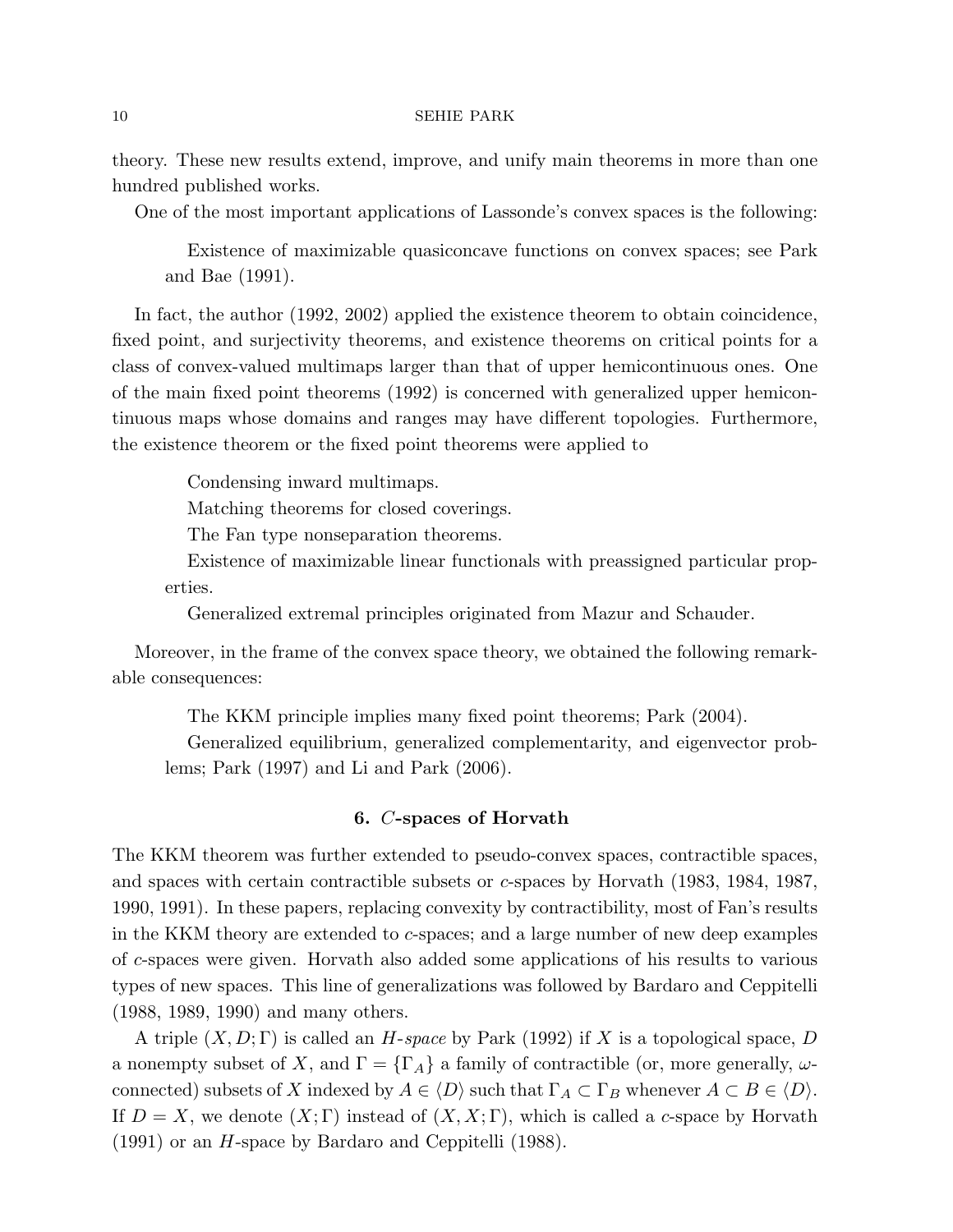Any convex space X is an H-space  $(X;\Gamma)$  by putting  $\Gamma_A = \text{co } A$ , the convex hull of  $A \in \langle D \rangle$ . Other examples of  $(X; \Gamma)$  are any pseudo-convex space (Horvath, 1983), any homeomorphic image of a convex space, any contractible space, and so on; see Bardaro and Ceppitelli (1988) and Horvath (1991). Every *n*-simplex  $\Delta_n$  is an *H*-space  $(\Delta_n, D; \Gamma)$ , where D is the set of vertices and  $\Gamma_A = \text{co } A$  for  $A \in \langle D \rangle$ .

With these terminology, Park (1992) established new versions of KKM theorems, matching theorems, Fan-Browder type coincidence theorems, minimax inequalities, and others on H-spaces. These results were stated in forms sufficiently general enough to include the basic KKM theorems due to Lassonde (1983).

A number of other authors also extended the concept of convexity on topological spaces for various purposes.

## 7. G-convex spaces

In the last decade of the 20th century, Park and Kim (1993, 1996-98) unified various general convexities to generalized convex spaces or G-convex spaces. For these spaces, the foundations of the KKM theory with respect to admissible maps were established by Park and Kim (1997), and some general fixed point theorems were obtained by Kim (1998) and Park (1999).

**Definition.** A generalized convex space or a G-convex space  $(X, D; \Gamma)$  consists of a topological space X, a nonempty set D, and a map  $\Gamma : \langle D \rangle \to X$  such that for each  $A \in \langle D \rangle$  with the cardinality  $|A| = n + 1$ , there exists a continuous function  $\phi_A : \Delta_n \to \Delta_n$  $\Gamma(A)$  such that  $J \in \langle A \rangle$  implies  $\phi_A(\Delta_J) \subset \Gamma(J)$ .

Here,  $\Delta_n = \text{co}\{e_i\}_{i=0}^n$  is the standard *n*-simplex, and  $\Delta_j$  the face of  $\Delta_n$  corresponding to  $J \in \langle A \rangle$ ; that is, if  $A = \{a_0, a_1, \dots, a_n\}$  and  $J = \{a_{i_0}, a_{i_1}, \dots, a_{i_k}\} \subset A$ , then  $\Delta_J =$  $\operatorname{co}\{e_{i_0}, e_{i_1}, \cdots, e_{i_k}\}.$  We may write  $\Gamma_A = \Gamma(A)$  for each  $A \in \langle D \rangle$  and  $(X, \Gamma) = (X, X; \Gamma).$ 

There are lots of examples of G-convex spaces; see [2] and references therein. For details on G-convex spaces, see Park and Kim (1996-98) and Park (2000), where basic theory was extensively developed.

For a G-convex space  $(X, D; \Gamma)$ , a map  $F : D \multimap X$  is called a KKM map if  $\Gamma_N \subset F(N)$  for each  $N \in \langle D \rangle$ . So, the KKM theory was extended to the study of KKM maps on G-convex spaces. The following is basic in this theory:

**Theorem.** Let  $(X, D; \Gamma)$  be a G-convex space, Y a Hausdorff space, S : D  $\rightarrow$  Y,  $T: X \longrightarrow Y$  maps, and  $F \in \mathfrak{A}_{c}^{\kappa}(X, Y)$ . Suppose that

- (1) for each  $x \in D$ , Sx is open in Y;
- (2) for each  $y \in F(X)$ ,  $M \in \langle S^-y \rangle$  implies  $\Gamma_M \subset T^-y$ ;
- (3) there exists a nonempty compact subset K of Y such that  $\overline{F(X)} \cap K \subset S(D)$ ; and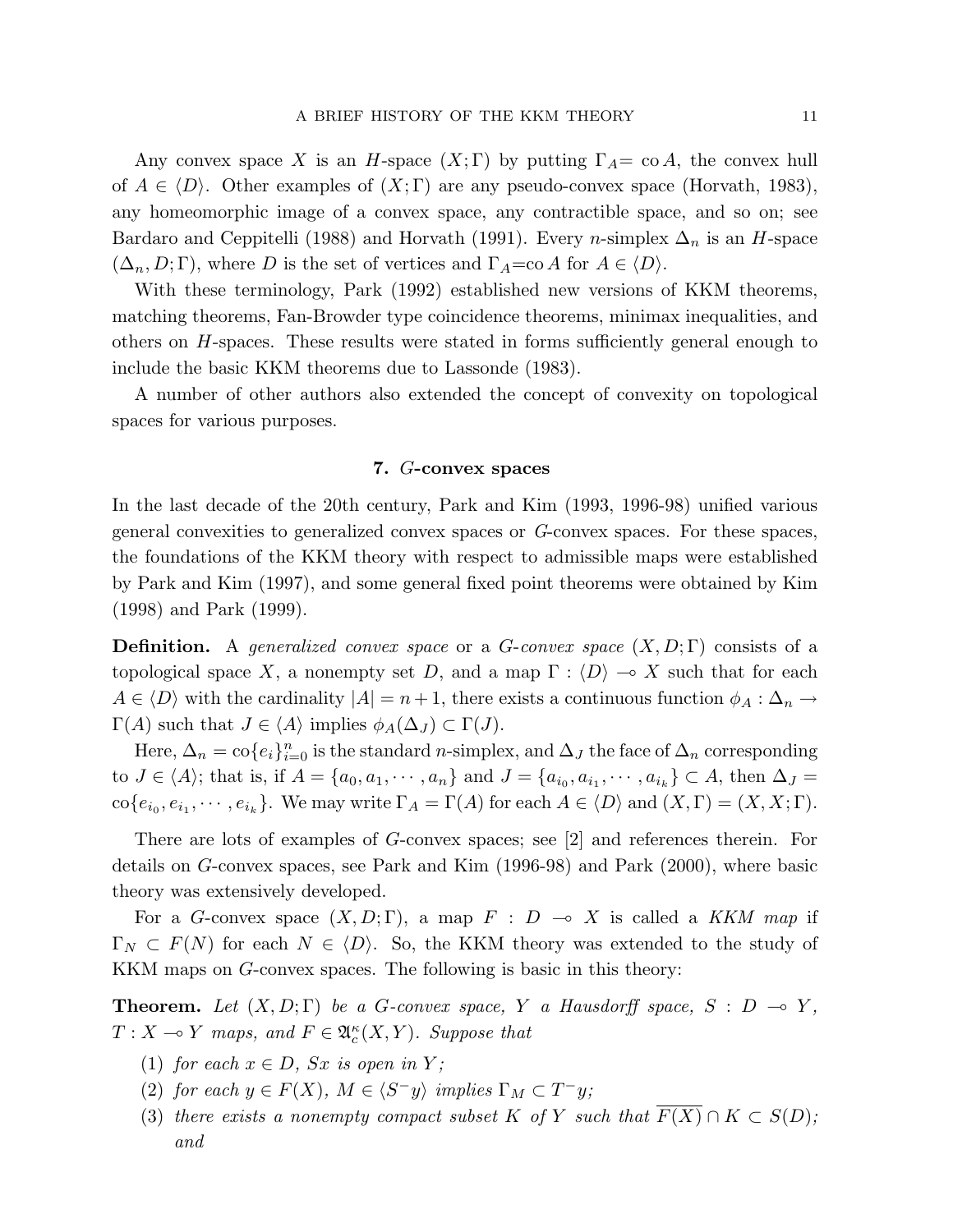(4) either

- (i)  $Y \setminus K \subset S(M)$  for some  $M \in \langle D \rangle$ ; or
- (ii)  $X \supset D$  and, for each  $N \in \langle D \rangle$ , there exists a compact  $\Gamma$ -convex subset  $L_N$ of X containing N such that  $F(L_N) \setminus K \subset S(L_N \cap D)$ .

Then there exists an  $\overline{x} \in X$  such that  $F\overline{x} \cap T\overline{x} \neq \emptyset$ .

This was due to Park and Kim (1996, 1997), where this had been reformulated to more than a dozen foundational results in the KKM theory. The *admissible* class  $\mathfrak{A}_{c}^{\kappa}$  in the above theorem can be replaced by the *better* admissible class  $\mathfrak{B}$  for  $G$ -convex spaces. Moreover, there have appeared some fixed point theorems for the class  $\mathfrak{B}$  on  $G$ -convex spaces; see, for example, Park [2,10,12].

Moreover, Park and Kim (1999) gave a Peleg type KKM theorem (1967) on Gconvex spaces and applied this to a coincidence theorem, a whole intersection property, a geometric lemma, an analytic alternative for multimaps, and existence theorems of equilibrium points in qualitative games and in  $n$ -person games.

Contrary to the preceding progress, many authors have tried to imitate, modify, or generalize G-convex spaces and published a large number of papers. In fact, in the last decade, there have appeared authors who introduced spaces of the form  $(X, \{\varphi_A\})$ having a family  $\{\varphi_A\}$  of continuous functions defined on simplexes. Such example are L-spaces due to Ben-El-Mechaiekh et al., spaces having property (H) due to Huang,  $FC$ -spaces due to Ding, convexity structures satisfying the H-condition by Xiang et al.,  $M$ -spaces and another  $L$ -spaces due to González et al., and others. Some authors claimed that such spaces generalize G-convex spaces without giving any justifications or proper examples. Some authors also tried to generalize the KKM theorem for their own settings. They introduced various types of generalized KKM maps; for example, generalized KKM maps on L-spaces, generalized  $R$ -KKM maps, and many other artificial terminology. We found that most of such spaces are subsumed in the concept of  $\phi_A$ -spaces  $(X, D; {\phi_A}_{A \in \langle D \rangle})$ , which can be made into G-convex spaces; see [5,6,10,12].

## 8. Theory of the KKM spaces

In order to destroy such unnecessary concepts and to upgrade the KKM theory, recently in 2006-09, we proposed new concepts of abstract convex spaces and the KKM spaces which are proper generalizations of G-convex spaces and adequate to establish the KKM theory; see  $[3,5-9]$ .

**Definition.** An abstract convex space  $(E, D; \Gamma)$  consists of nonempty sets E, D, and a multimap  $\Gamma : \langle D \rangle \to E$  with nonempty values  $\Gamma_A := \Gamma(A)$  for  $A \in \langle D \rangle$ .

For any  $D' \subset D$ , the *Γ-convex hull* of  $D'$  is denoted and defined by

$$
co_{\Gamma} D' := \bigcup \{ \Gamma_A \mid A \in \langle D' \rangle \} \subset E.
$$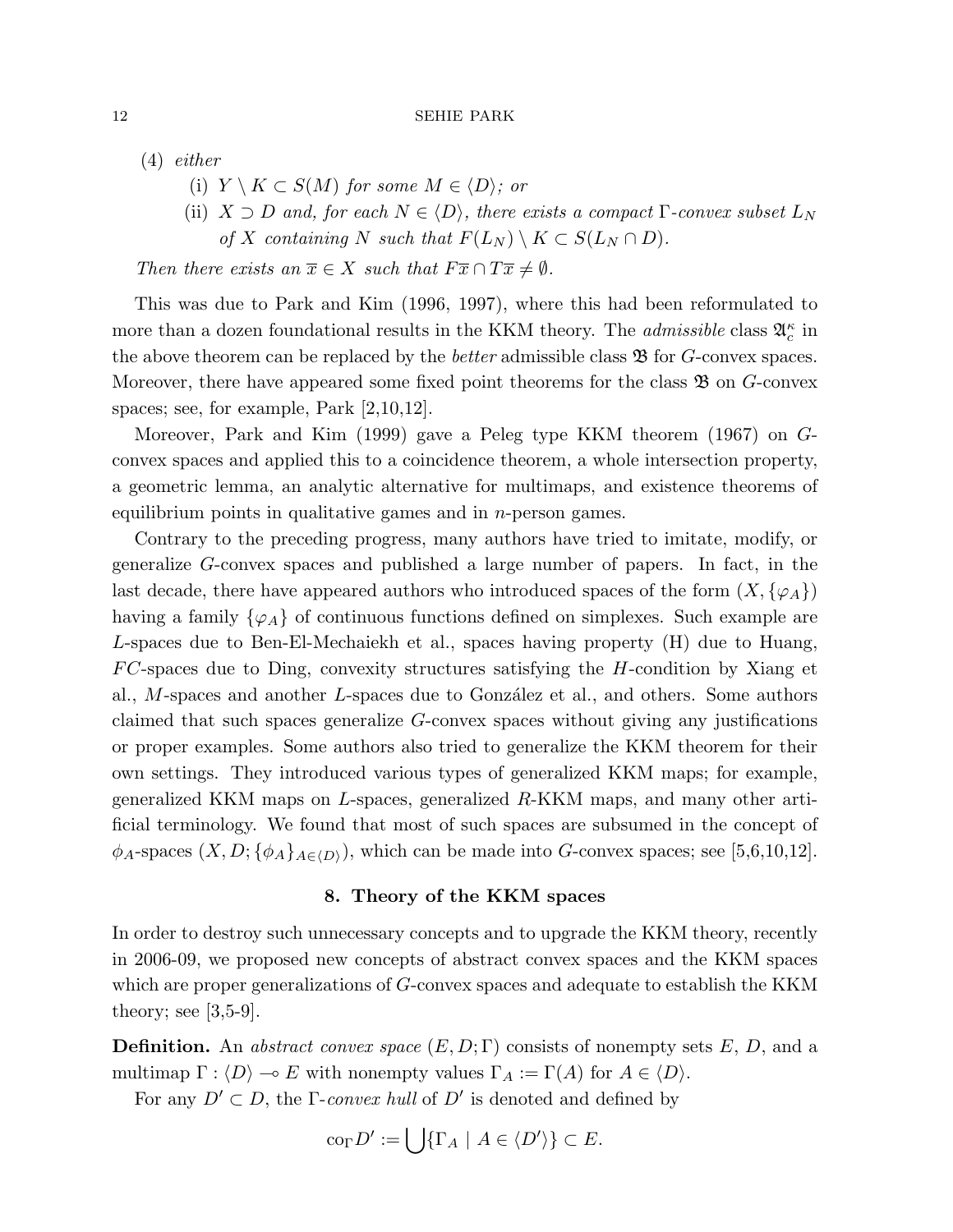A subset X of E is called a  $\Gamma$ -convex subset of  $(E, D; \Gamma)$  relative to D' if for any  $N \in \langle D' \rangle$ , we have  $\Gamma_N \subset X$ , that is,  $\text{co}_{\Gamma} D' \subset X$ . Then  $(X, D'; \Gamma|_{\langle D' \rangle})$  is called a  $\Gamma$ -convex subspace of  $(E, D; \Gamma)$ .

When  $D \subset E$ , the space is denoted by  $(E \supset D; \Gamma)$ . In such case, a subset X of E is said to be Γ-convex if  $\text{co}_{\Gamma}(X \cap D) \subset X$ ; in other words, X is Γ-convex relative to  $D' := X \cap D$ . In case  $E = D$ , let  $(E; \Gamma) := (E, E; \Gamma)$ .

Example. In [5-9], we gave plenty of examples of abstract convex spaces as follows:

1. The original KKM theorem (1929) is for the triple  $(\Delta_n \supset V; \text{co})$ , where V is the set of vertices of  $\Delta_n$  and co :  $\langle V \rangle$   $\sim \Delta_n$  the convex hull operation.

2. A triple  $(X \supset D; \Gamma)$ , where X and D are subsets of a t.v.s. E such that co  $D \subset X$ and  $\Gamma$  :=co. Fan's celebrated KKM lemma (1961) is for  $(E \supset D; \text{co})$ , where D is a nonempty subset of E.

3. A convex space  $(X, D; \Gamma)$  of the Lassonde type.

4. An  $H$ -space.

5. A generalized convex space or a G-convex space. This class contains all of the above classes in 1-4.

6. A  $\phi_A$ -space  $(X, D; {\phi_A}_{A\in\langle D \rangle})$  consists of a topological space X, a nonempty set D, and a family of continuous functions  $\phi_A : \Delta_n \to X$  (that is, singular n-simplexes) for  $A \in \langle D \rangle$  with  $|A| = n + 1$ . Every  $\phi_A$ -space can be made into a G-convex space; see  $[5,10-12]$ .

7. A convexity space  $(E, \mathcal{C})$  in the classical sense is an abstrct convex space. For details, see Sortan (1984), where the bibliography lists 283 papers.

8. According to Horvath  $(2008)$ , a convexity on a set X is an algebraic closure operator  $A \mapsto |[A]|$  from  $\mathcal{P}(X)$  to  $\mathcal{P}(X)$  such that  $|[\{x\}]| = \{x\}$  for all  $x \in X$ , or equivalently, a family  $\mathcal C$  of subsets of  $X$ , the convex sets, which contains the whole space and the empty set as well as singletons and which is closed under arbitrary intersections and updirected unions.

Note that each of these examples has a large number of concrete examples.

From now on, in an abstract convex space  $(E, D; \Gamma)$ , E is assumed to be a topological space.

**Definition.** Let  $(E, D; \Gamma)$  be an abstract convex space and Z a topological space. For a multimap  $F : E \to Z$  with nonempty values, if a multimap  $G : D \to Z$  satisfies

$$
F(\Gamma_A) \subset G(A) := \bigcup_{y \in A} G(y) \quad \text{for all } A \in \langle D \rangle,
$$

then G is called a KKM map with respect to F. A KKM map  $G: D \multimap E$  is a KKM map with respect to the identity map  $1<sub>E</sub>$ .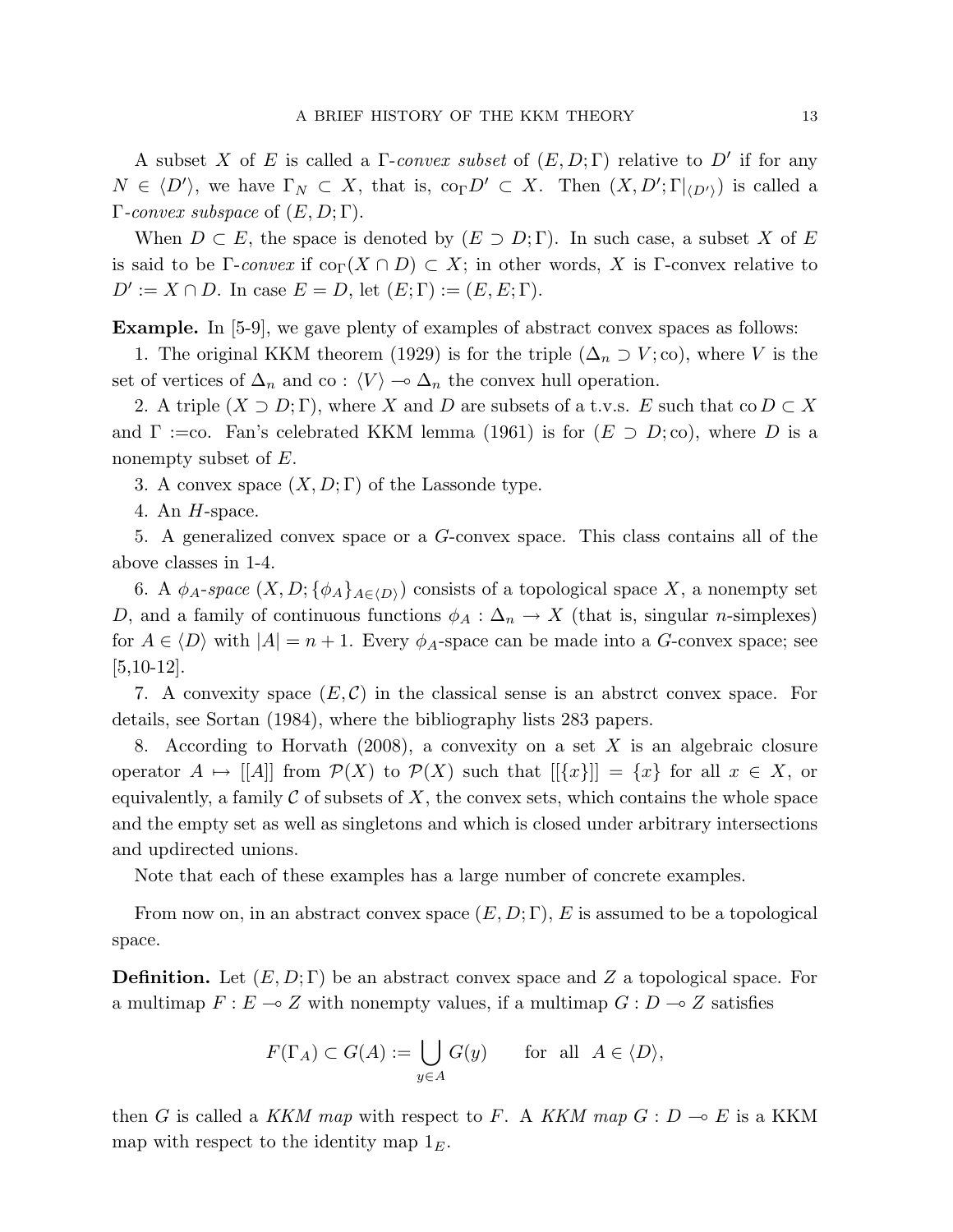A multimap  $F : E \multimap Z$  is called a  $\Re \mathfrak{C}$ -map [resp., a  $\Re \mathfrak{D}$ -map] if, for any closedvalued [resp., open-valued] KKM map  $G : D \multimap Z$  with respect to F, the family  ${G(y)}_{y\in D}$  has the finite intersection property. In this case, we denote  $F \in \mathfrak{RC}(E, Z)$  $[resp, F \in \mathfrak{KO}(E, Z)].$ 

**Definition.** For an abstract convex topological space  $(E, D; \Gamma)$ , the KKM principle is the statement  $1_E \in \mathfrak{RC}(E, E) \cap \mathfrak{RO}(E, E)$  and the partial KKM principle is  $1_E \in$  $\mathfrak{RC}(E,E).$ 

A KKM space is an abstract convex space satisfying the KKM principle.

In our recent work [7,8], we studied elements or foundations of the KKM theory on abstract convex spaces and noticed there that many important results therein are related to KKM spaces and abstract convex spaces satisfying the partial KKM principle.

Example. We give examples of KKM spaces:

1. Every G-convex space is a KKM space.

2. A connected linearly ordered space  $(X, \leq)$  can be made into a KKM space.

3. The extended long line  $L^*$  is a KKM space  $(L^* \supset D; \Gamma)$  with the ordinal space  $D := [0, \Omega]$ . But  $L^*$  is not a G-convex space.

4. For Horvath's convex space  $(X, \mathcal{C})$  (2008) with the weak Van de Vel property, the corresponding abstract convex space  $(X; \Gamma)$  is a KKM space, where  $\Gamma_A := [[A]] =$  $\bigcap \{C \in \mathcal{C} \mid A \subset C\}$  is metrizable for each  $A \in \langle X \rangle$ .

Example. We give examples of abstract convex spaces satisfying the partial KKM principle:

1. All KKM spaces.

2. For Horvath's convex space  $(X, \mathcal{C})$  (2008) with the weak Van de Vel property, the  $(X; \Gamma)$  is a partial KKM space, where  $\Gamma_A := [[A]]$  for each  $A \in \langle X \rangle$ .

Now we have the following diagram for triples  $(E, D; \Gamma)$ :

Simplex  $\implies$  Convex subset of a t.v.s.  $\implies$  Lassonde type convex space

 $\Rightarrow$  H-space  $\Rightarrow$  G-convex space  $\iff \phi_A$ -space  $\Rightarrow$  KKM space

 $\Rightarrow$  Space satisfying the partial KKM principle  $\Rightarrow$  Abstract convex space.

In the KKM theory, it is routine to reformulate the (partial) KKM principle to the following equivalent forms:

> Fan type matching property Another intersection property Geometric or section properties The Fan-Browder type fixed point theorem Existence theorem of maximal elements, and others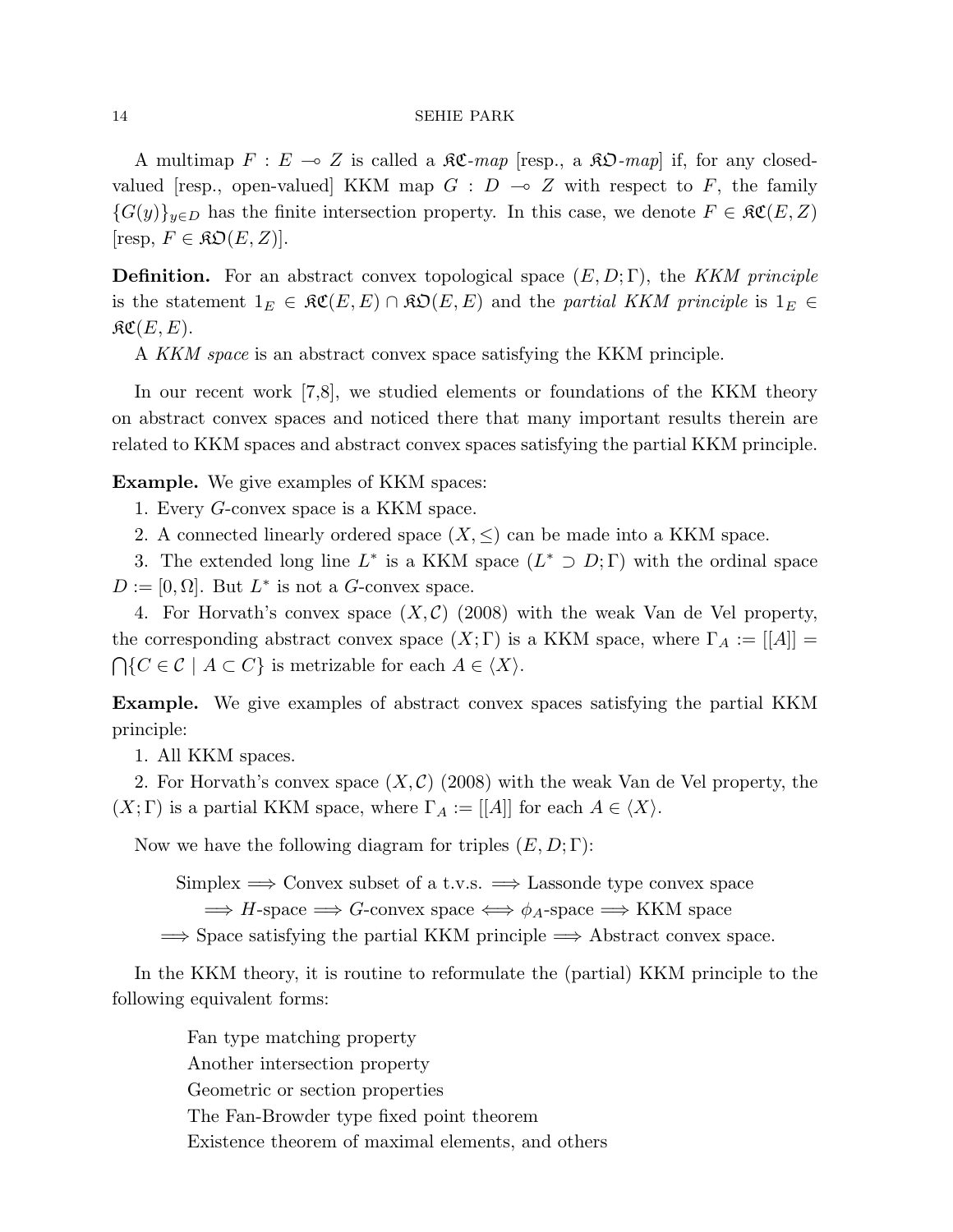Any of such statements can be used to characterize the KKM spaces. For example, the Fan-Browder type theorem is used for the following:

**Theorem.** An abstract convex space  $(X, D; \Gamma)$  is a KKM space iff for any maps S:  $D \multimap X, T : X \multimap X$  satisfying

- (1)  $S(z)$  is open [resp., closed] for each  $z \in D$ ;
- (2) for each  $y \in X$ ,  $\operatorname{co}_{\Gamma} S^{-}(y) \subset T^{-}(y)$ ; and
- (3)  $X = \bigcup_{z \in M} S(z)$  for some  $M \in \langle D \rangle$ ,

T has a fixed point  $x_0 \in X$ ; that is  $x_0 \in T(x_0)$ .

Moreover, from the partial KKM principle we have a whole intersection property of the Fan type. From this, we can deduce the following:

**Theorem.** Let  $(X, D; \Gamma)$  satisfy the partial KKM principle, K be a nonempty compact subset of X, and  $G: D \longrightarrow X$  a map such that

- (1)  $\bigcap_{z\in D} G(z) = \bigcap_{z\in D} \overline{G(z)}$  [that is, G is transfer closed-valued];
- (2)  $\overline{G}$  is a KKM map; and
- (3) either
	- (i)  $\bigcap {\overline{G(z)}} \mid z \in M$   $\bigcap K$  for some  $M \in \langle D \rangle$ ; or
	- (ii) for each  $N \in \langle D \rangle$ , there exists a compact  $\Gamma$ -convex subset  $L_N$  of X relative to some  $D' \subset D$  such that  $N \subset D'$  and

$$
L_N \cap \bigcap \{ \overline{G(z)} \mid z \in D' \} \subset K.
$$

Then  $K \cap$  $\overline{a}$  $\{G(z) \mid z \in D\} \neq \emptyset.$ 

From this theorem we can deduce its equivalent formulations of the following forms for abstract convex spaces satisfying the partial KKM principle:

Analytic alternatives (a basis of various equilibrium problems)

Fan type minimax inequalities

Variational inequalities, and others.

Consequently, for a compact abstract convex spaces  $(X; \Gamma)$  satisfying the partial KKM principle, we deduced 15 theorems from any of the characterizations of such spaces. Moreover, we noticed there that, for a compact  $G$ -convex space  $(X; \Gamma)$ , each of these 15 theorems and their corollaries is equivalent to the original KKM theorem.

Further applications of our theory on abstract convex spaces satisfying the partial KKM principle are given in [7,8] as follows:

> Best approximations The von Neumann type minimax theorem